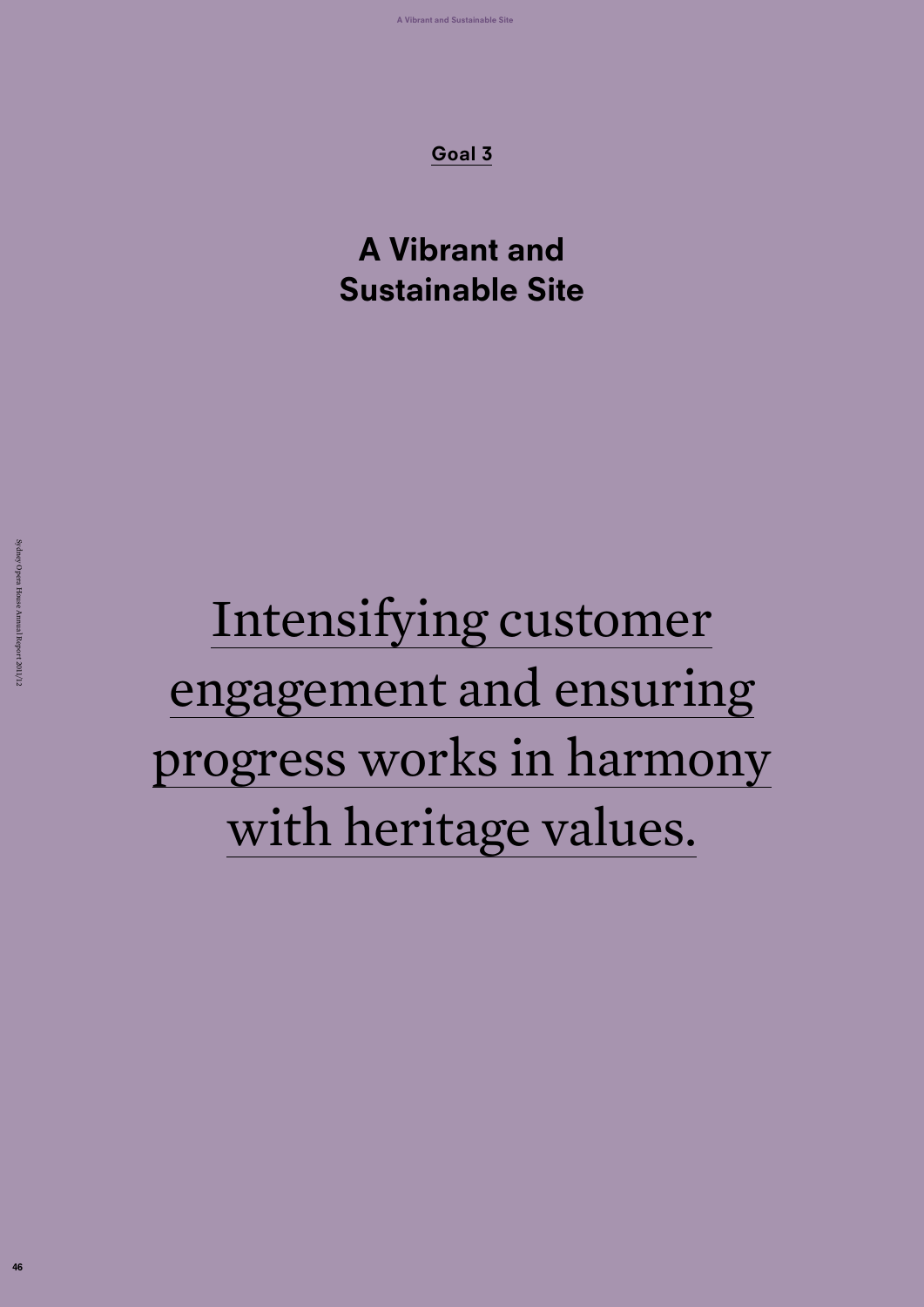### Achievements



Guillaume at Bennelong, Opera Bar and Theatre Bars celebrate 10 years of service



Guided tour visitors increased by 5% to 307,157





**Kids Discovery Tour launched**





Vehicle Access and Pedestrian Safety project Bennelong Drain and other services diversions

# **Significant building functionality improvements**



NSW Government's Sustainability Advantage Silver Partner status achieved

s52

Lighting projects achieve significant energy reduction

Paper diet resulted in 22% reduction in paper usage

s52



# High Risk Register implemented

s55

Emergency and evacuation activities improve preparedness

Business continuity strengthened

s55

 $55$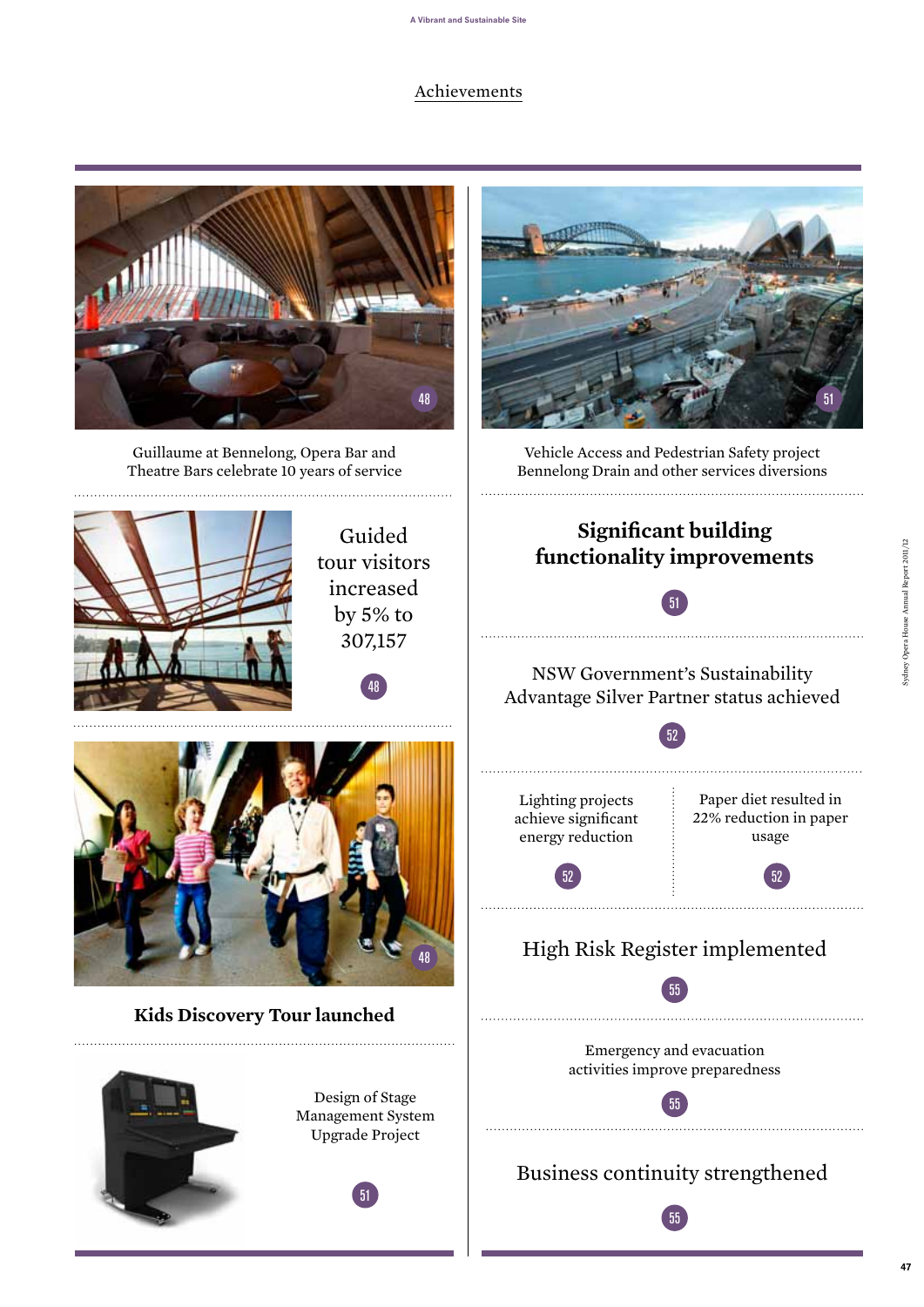# Our Precinct



#### THE FUTURE

Expression of Interests for food and beverage, tourism and other precinct customer offerings (2012/13).

Themed tours focussing on major festivals such as GRAPHIC, Summer At The House, Vivid LIVE etc. (2012/13). 

Development of a retail gift for the corporate market (2012/13).

New coffee nook/café in the Box Office Foyer (2012/13).

New retail products such as the Sydney Opera House Barbie and Lego model of the building helped increase retail sales by 16%.

Three of our precinct partners (Guillaume at Bennelong, Opera Bar and Theatre Bars) celebrated a decade of service to Sydney Opera House customers this year. Long standing partner Dolce Vita, who serviced both the Green Room and Forecourt, was farewelled. In its full year of operating, Opera Kitchen became firmly established as a family favourite, whilst the rebranding of the resident caterers Aria Catering (formally Opera Point Events) provided new impetus to the functions business. Contribution from food and beverage increased by 27% (\$1.6m), due to continuous improvements in products and customer choices.

New retail products such as the Sydney Opera House Barbie and Lego model of the building helped increase retail sales by 16%. Results and customer access was also improved when a new layout of the onsite retail store was implemented in September 2011.

Guided tour numbers increased by 5.1% to 307,157 this year despite inbound visitors to Australia remaining flat (0.5%). Growth areas this year included China and the return of Japanese and Korean visitors. In December 2011 a trial of an information and ticket kiosk at the entry to the site improved onsite tour ticket sales by 15%. The temporary kiosk will continue until a permanent architecturally designed solution is found.

Kids Discovery Tours were launched for the April 2012 school holidays to engage a local and family based audience by providing a child friendly experience that is fun and engaging. The tour features a video developed by the organisation's Education arm and has become a regular feature of the school holiday program. For the first time a pilot festivals tour was created for Vivid LIVE that featured behind the scenes elements of the Vivid LIVE venues. Themed tours will be developed next year around GRAPHIC and Summer At The House festivals.

Two new products enthusiastically received at the Australian Tourism Exchange trade show commenced this year. A Taste of Opera, combining a tour with a short opera recital, and optional food and beverage designed for the group series and incentive markets appeared in international brochures in April 2012 and A Tour and Tasting Plate, bundling the regular tour with the Opera Kitchen tasting plate for two. Over 1,400 of these products were sold this year, with expectations for growth in 2012/13.

The ongoing rollout of an online portal has streamlined the group tour reservations process, as well as allowing 24 hour access for tour industry customers. Some 135 operators have been trained in the portal's use since its launch in December 2011, with early feedback being very positive. The goal is to have all Eastern and 75% of Western operators using the system by December 2012.

#### **Challenges**

Tourism Market – The expected recovery of the US and Europe markets has not materialised, leading to general global uncertainty. With inbound tourism remaining flat and pre booked tours in decline, the focus of sales and marketing activity for the next three years will be on emerging markets as well as developing themed tours focussing on festivals onsite.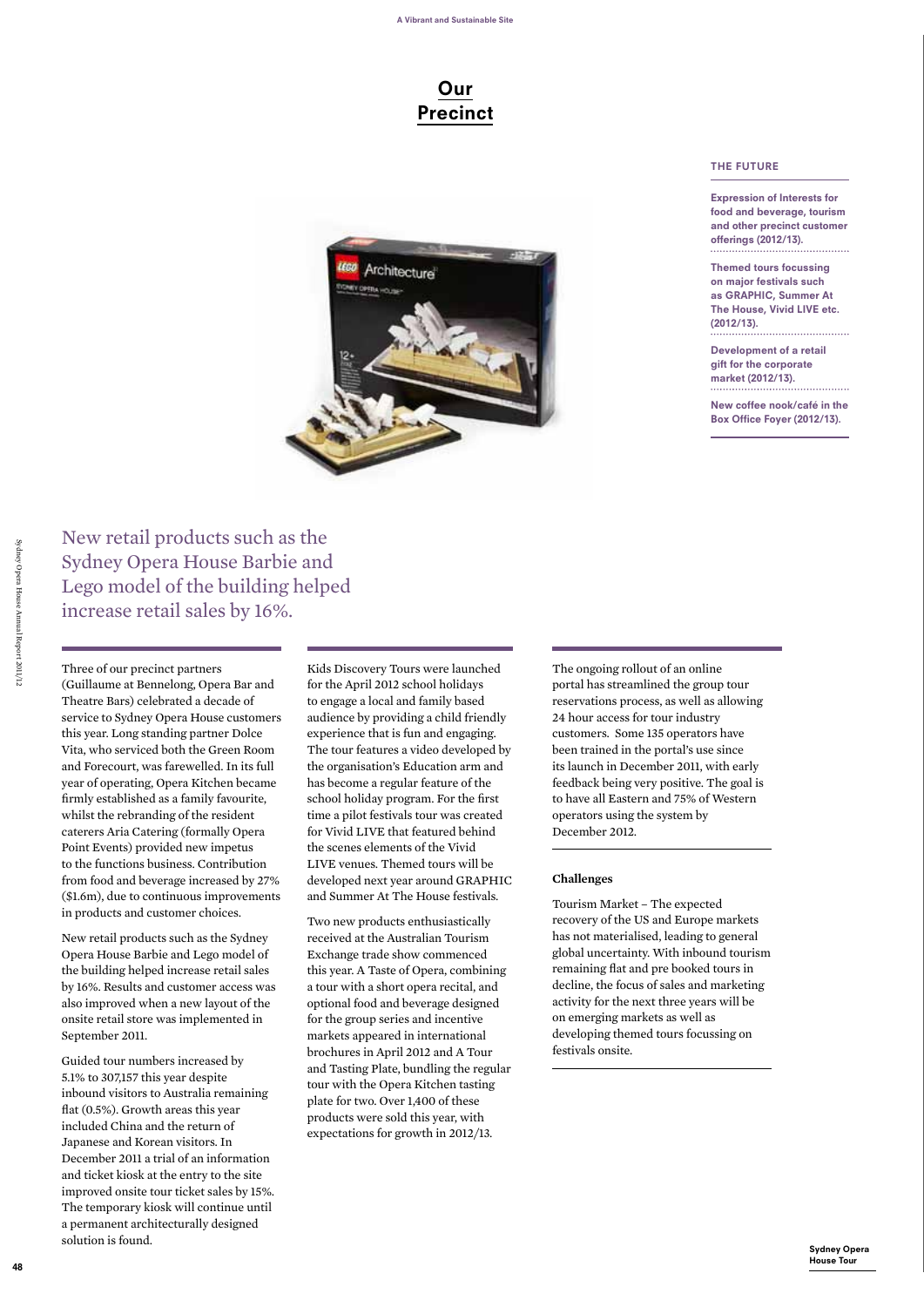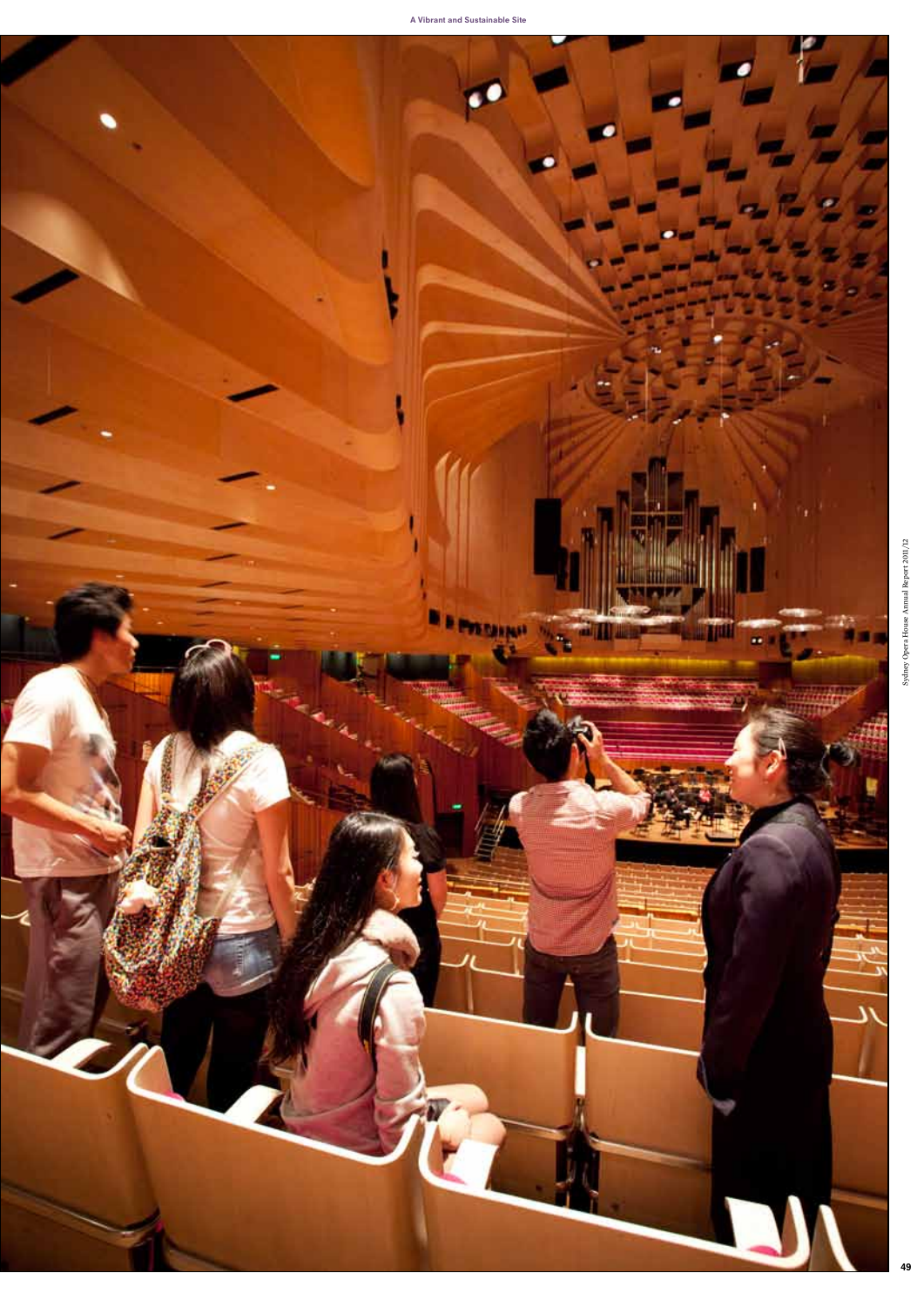

A Vibrant and Sustainable Site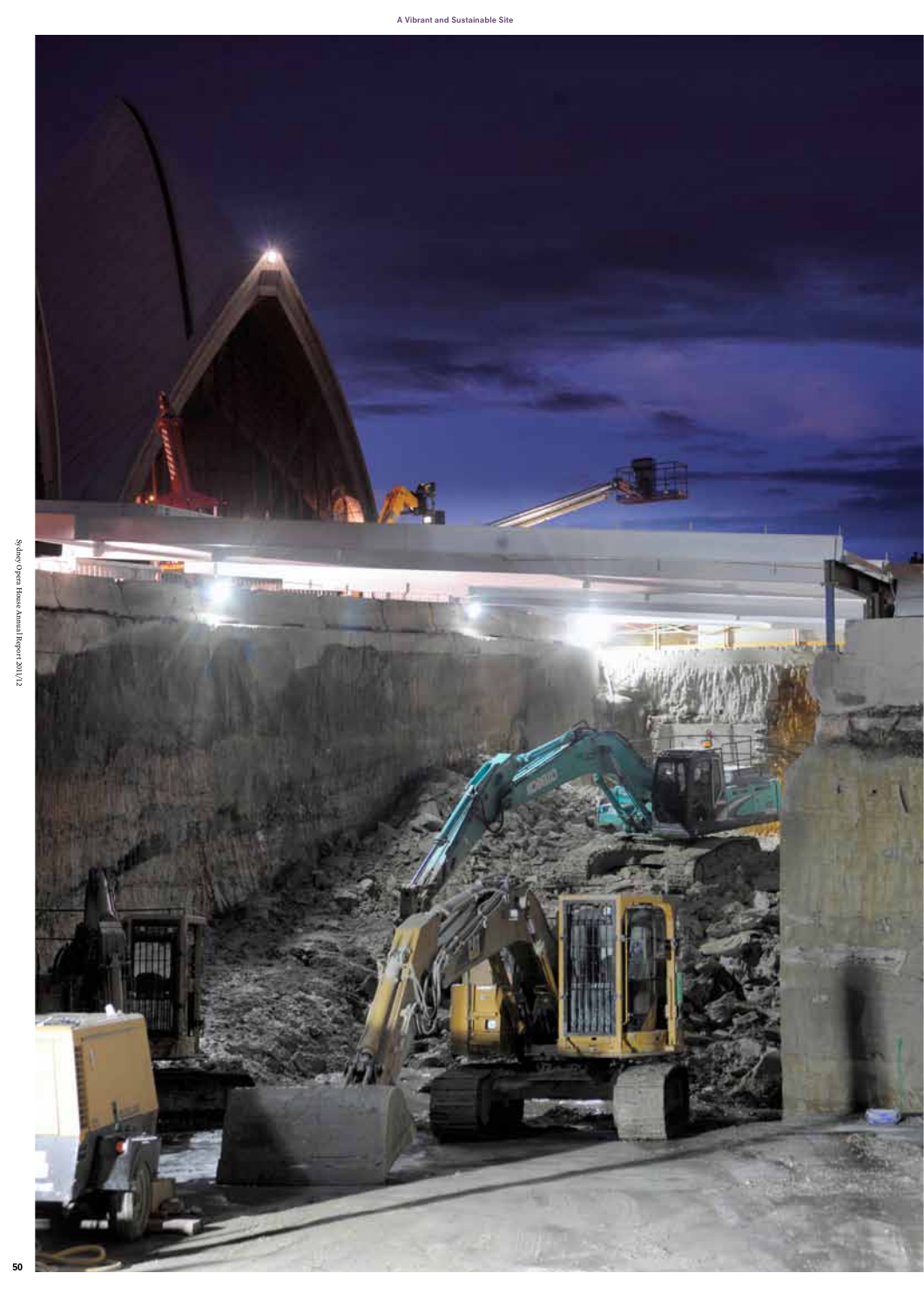# Venues, Building and Site

#### THE FUTURE

Ongoing construction on the Vehicle Access & Pedestrian Safety project (2014/15).

Ongoing construction on the Podium Waterproofing Project (2013/14).

Stage Management System Upgrade Project (2012/13).

Progressive upgrade of Lifts (2013/14).

Eastern Shell Lighting upgrade (2012/13).

Box Office Sprinklers and Lighting upgrade (2012/13).

Recording Studio and Multimedia Suite relocation (2012/13). 

Sydney Opera House Annual Report 2011/12

sydney Opera House Annual Report 2011/12

Planning and design commenced this year for a major technical infrastructure project, the Stage Management System Upgrade Project. Replacing the existing system, the project will integrate paging, communications and audio visual systems for the entire site into custom designed control desks, as well as a broadcast quality high-definition camera and video distribution system and new recording and broadcast studio facilities. This will remove obsolete technology, improve reliability, enhance the quality of the performance experience for patrons and increase the capability to capture, develop and deliver digital content. Design and prototyping has been completed, with manufacturing and installation work to commence in 2012/13. The project is targeted for completion in December 2013.

The Vehicle Access and Pedestrian Safety project continued to be the major focus of the building and development program this year. The Bennelong Drain diversion was completed along with a package of services diversions on the forecourt in preparation for the main excavation. The contract for the underground loading dock works was awarded to John Holland Pty Ltd in December 2011 and major excavation commenced in early 2012. The project is expected to be completed by the end of 2014.

A major maintenance project commenced in 2011 to replace the waterproofing membrane on the podium and monumental steps, targeted for completion in early 2014. This vital project will ensure the longevity of the Sydney Opera House structure and is being completed in stages to ensure continued access to foyers for customers and no disruption to performance and tour schedules.

The Concert Hall Acoustics program progressed following recommendations made by Kirkegaard Associates in 2009. Sawtooth brushbox timber walls in the stalls and on stage were replaced with flat brushbox walls as part of a two-year trial approved by the Heritage Council of NSW. for musicians and audiences and further testing and acoustic measurements will be undertaken during the trial to prove the concept. Significant investments have also been

The results to date have been positive

made in the functionality of the building, with the completion of the new Theatre Production Warehouse and Lower Concourse public amenities.

Other key projects completed or commenced this year included:

- continued refurbishment of lifts, with one additional lift completed and refurbishment commencing for two others;
- new furniture for the renovated Western Foyers;
- ongoing fire systems and plant room upgrades;
- Western Broadwalk Cathodic Protection upgrades; and
- Electrical Distribution Board upgrades (Phase 1).

Sydney Opera House continued to work closely with the NSW and Australian governments towards publication of the Conservation Management Plan 4th edition this year. While progress was slowed down due to the review of some key pieces of State legislation that are to be referenced in the Conservation Management Plan, publication will proceed once the outcomes of these reviews are confirmed.

#### **Challenges**

Coordinating and delivering events across multiple venues and in the midst of major construction onsite is an ongoing challenge for Sydney Opera House and its partners. Summer 2011/12 in particular tested the professionalism and expertise of event delivery teams when 15 performances were held in a single day. Utilising all venues and working closely with internal staff, presenters and onsite partners, all events were delivered according to schedule and to the highest standard, while the construction project remained on target.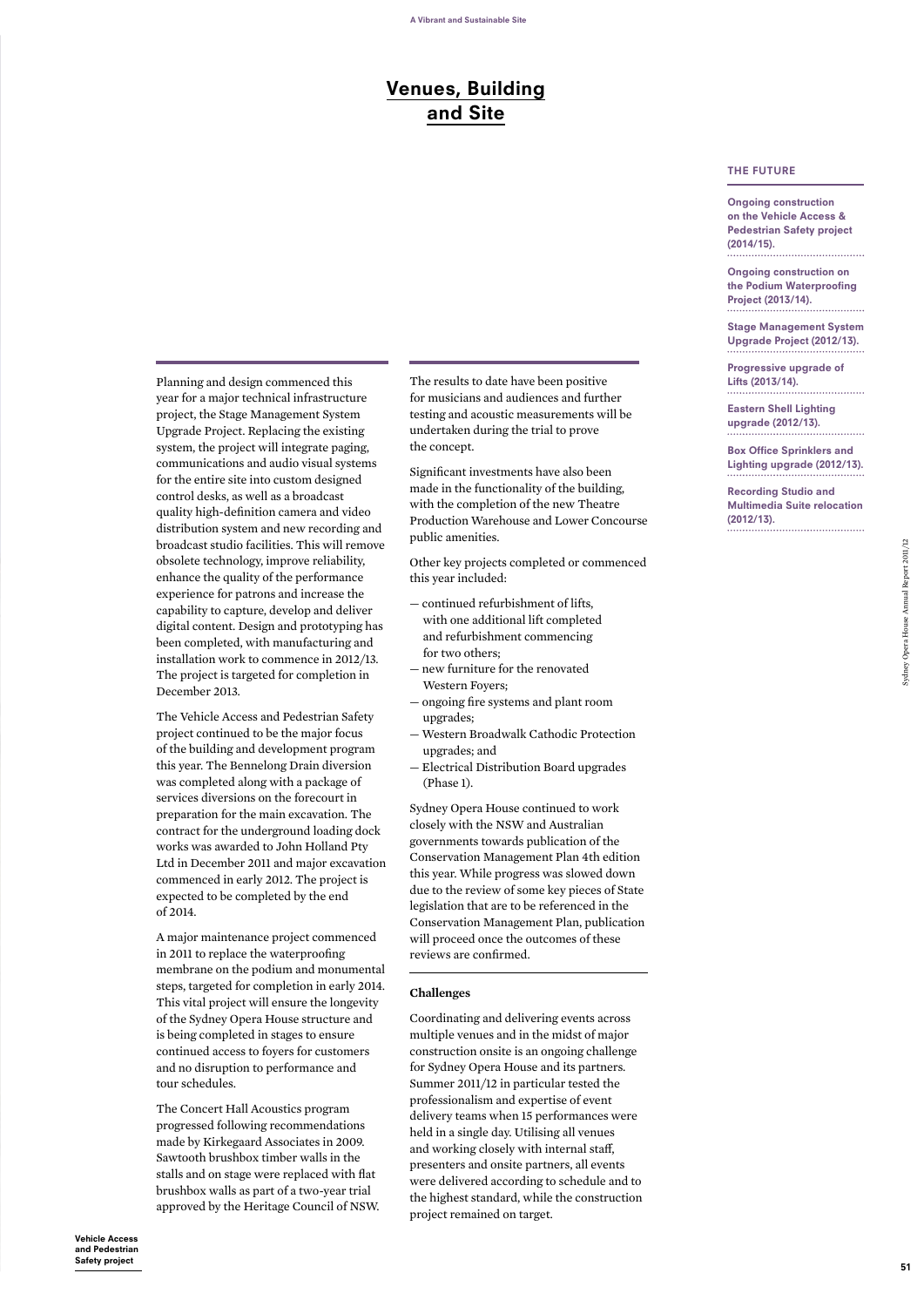# Environmental **Sustainability**

#### ELECTRICITY USE 2011/12 WATER USE 2011/12 WATER USE 2011/12 WATER USE 2011/12 RECYCLING 2012 TARGET 18.01 GWh  $(M<sub>l</sub>)$ RESULT 01 | 17.72 GWh  $\frac{1}{4}$ RESULT  $4 \mid 6$ TARGET  $46\%$ ELECTRICITY USE 2011/12 WATER USE 2011/12 RECYCLING 2012 TARGET  $\mathbb{R}$ <sub>ML</sub> ) | ( <sup>ML</sup> 2 TARGET 54.4 **RESULT** 64.0 64.0  $4<sup>1</sup>$ RESULT  $_0' \mid 20\%$ ELECTRICITY USE 2011/12 WATER USE 2011/12 RECYCLING 2012 RESULT GWh  $\vert$  (ML) TARGET 4  $|$  1 TARGET 46% RESULT Electricity Use 2011/12 (target met) Water Use 2011/12 (target not met) Recycling 2011/12 (target not met)

#### THE FUTURE

Benchmark Sydney Opera House's environmental performance in partnership with EarthCheck (2012/13).

Collaboration with Macquarie University Masters students to undertake waste tracking and visual waste audits in order to identify specific opportunities for improving in existing waste management and recycling systems (2012/13).

Concert Hall low level lighting retrofit to achieve an additional 3% energy saving (2012/13).

Development of a new three-year Environmental Sustainability Plan (2012/13).

Sydney Opera House continued to implement the Environmental Sustainability Plan 2010-2013, with a focus on strategies and programs to reduce energy, waste and water use, increase recycling and integrate environmentally responsible business activities across the organisation.

Recognising significant achievements to date and ongoing commitment to leadership of environment sustainablilty in the performing arts, Silver Partner status was achieved through participation in the NSW Government's Sustainability Advantage program.

A key initiative this year was the 'Paper Diet', held in March 2012. The campaign involved all areas of the business actively working to reduce their paper usage and developing ideas to save paper over the longer term. During the campaign paper use was reduced by 22% and a range of initiatives were developed in order to further reduce paper usage, including e-tendering, changes to tourism printing and e-show bags.

The implementation of a series of lighting projects, with the support of the NSW Government's Building Retrofit Program, has successfully reduced energy use this year. Projects included installation of automatic lighting controls (CBus) throughout the building, new LED house lights providing a 50% energy reduction in the Playhouse and Drama Theatre, and lighting retrofits in backstage loading areas which delivered a 60% energy reduction on the previous fitting (refer page 107).

Work continued on a sustainable events management project, with sustainability action plans developed for Theatre and Events and SOH Presents business units. Work will be undertaken in 2012/13 to ensure these actions are integrated further into event operations. In addition, work continued with corporate partner Origin to improve a carbon footprint and measurement and analysis tool for SOH Presents festivals and programs such as Vivid LIVE (refer page 109).

Reaching out to the broader community, Earth Hour was once again celebrated on 31 March 2012. In addition to turning off the Sail lights for the hour, this year Sydney Opera House turned off advertising screens, dimmed lights where possible and hosted the World Wide Fund for Nature Earth Hour Awards onsite. In another first, broadcasts of Sydney Opera House's support of Earth Hour were posted on YouTube and the UNESCO website.

#### **Challenges**

Monitoring and managing water use – Limited equipment for monitoring water use and detecting leaks continued to be a barrier in monitoring and analysing water usage across the site. This resulted in an undetected leak in May and June 2012 resulting in increased water use. This was stopped after detection. Improvements to water metering and monitoring, planned for 2011/12 were delayed while an integrated solution for metering of electricity, gas and water is investigated in 2013.

Improving waste and recycling - Five new recycling streams have been introduced in the past two years. Despite this, the recycling rate continues to track below target. Contributing factors include insufficient control of waste contract conditions and limited space for recycling storage. Opportunities to improve over the next two years include waste and recycling requirements to be included in food and beverage and cleaning and waste contracts and the redesign of the waste and recycling areas in the new Vehicle Access and Pedestrian Safety project facility to better enable recycling outcomes.

Sydney Opera House view from the Royal Botanic Gardens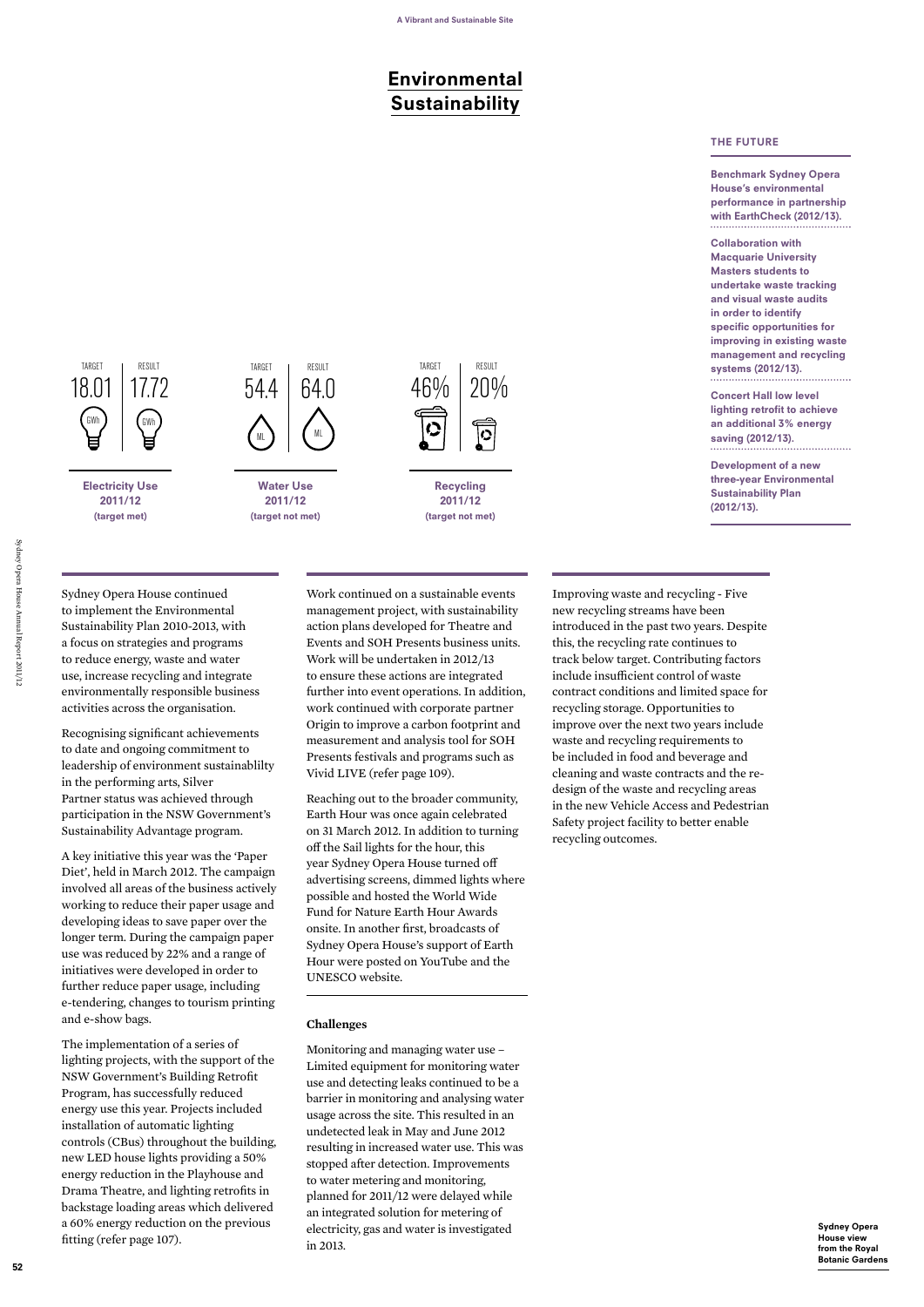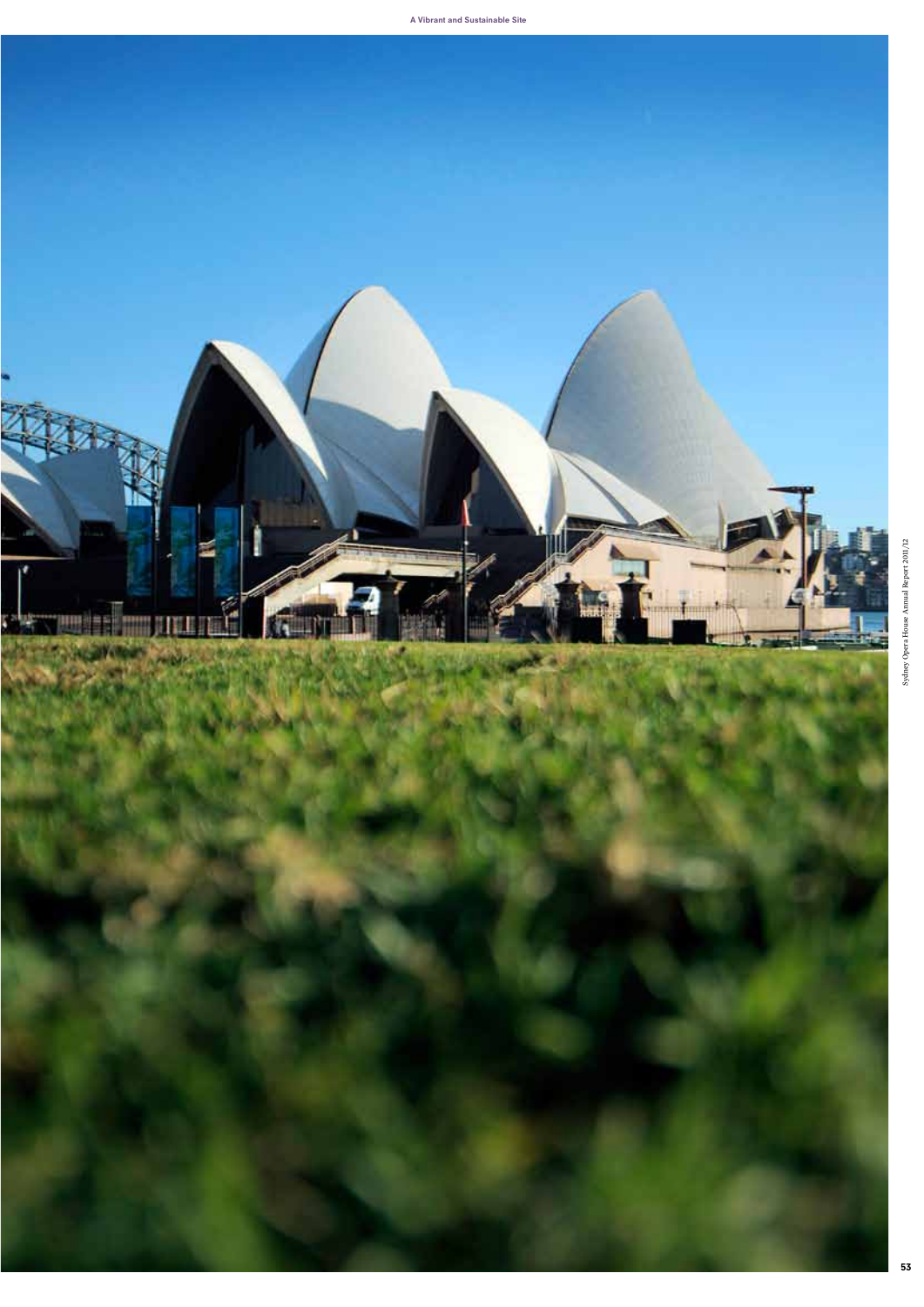

A Vibrant and Sustainable Site